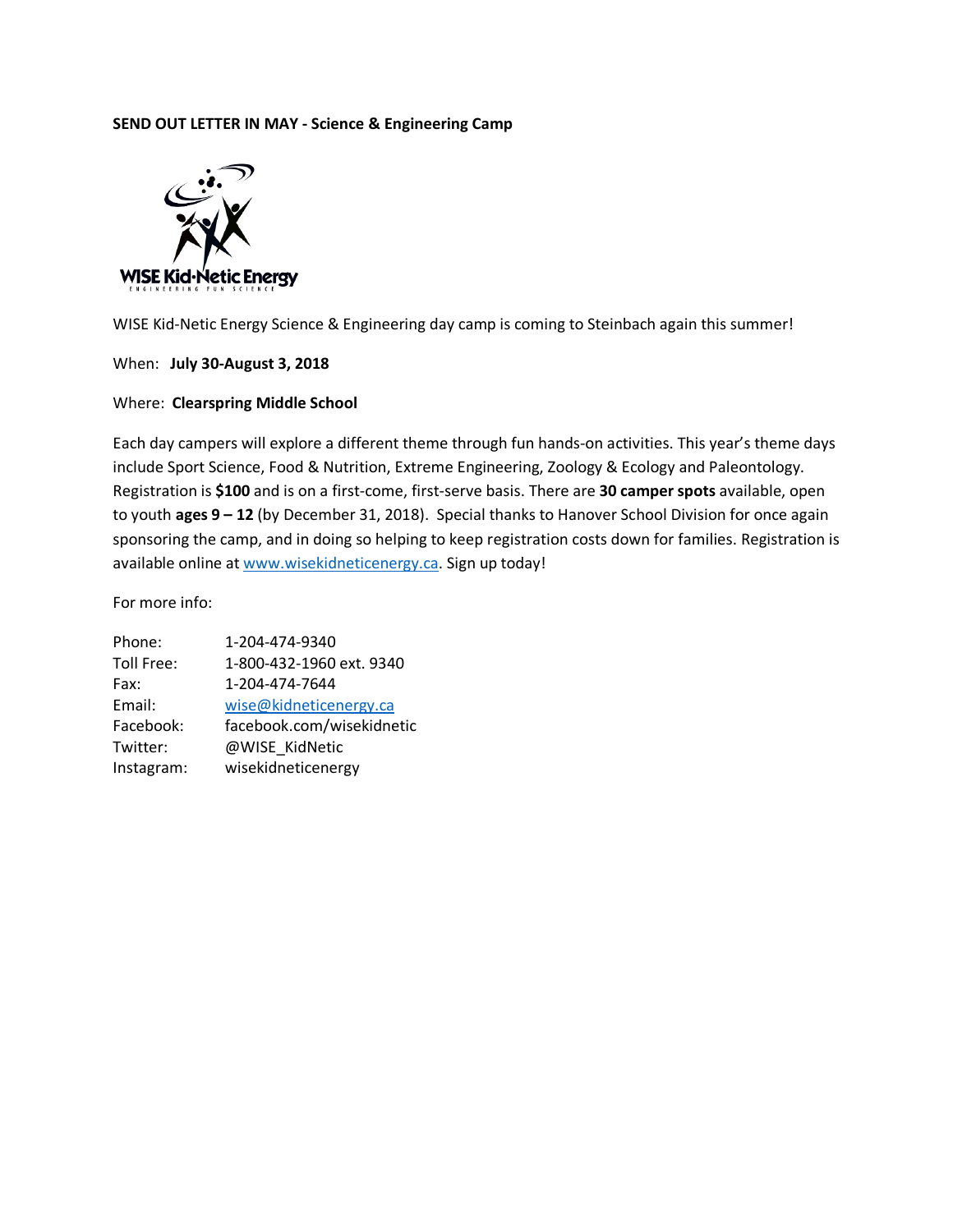## **SEND OUT LETTER IN MAY - All-Girls Codemakers Camp**



**NEW!** WISE Kid-Netic Energy presents **All-Girls Codemakers Camp** in Steinbach!

When: **July 30-August 3, 2018**

## Where: **Clearspring Middle School**

WISE Kid-Netic Energy is excited to bring you five days of hands-on activities designed to increase your understanding of coding and computational thinking. Some gadgets you can look forward to learning with are Snap Circuits, littleBits, Cue robots, 3-D printers, Lego Mindstorms, Cozmo robots, and littleBits Coding Kits. Our female instructors will help you whether you know a little or a lot. Registration is **FREE**  thanks to CanCode funding from the federal government. Registration is on a first-come, first-serve basis. There are **20 camper spots** available, open to youth **ages 13 – 15** (by December 31, 2018). Registration is available online at www.wisekidneticenergy.ca. Sign up today!

| Phone:     | 1-204-474-9340            |
|------------|---------------------------|
| Toll Free: | 1-800-432-1960 ext. 9340  |
| Fax:       | 1-204-474-7644            |
| Email:     | wise@kidneticenergy.ca    |
| Facebook:  | facebook.com/wisekidnetic |
| Twitter:   | @WISE KidNetic            |
| Instagram: | wisekidneticenergy        |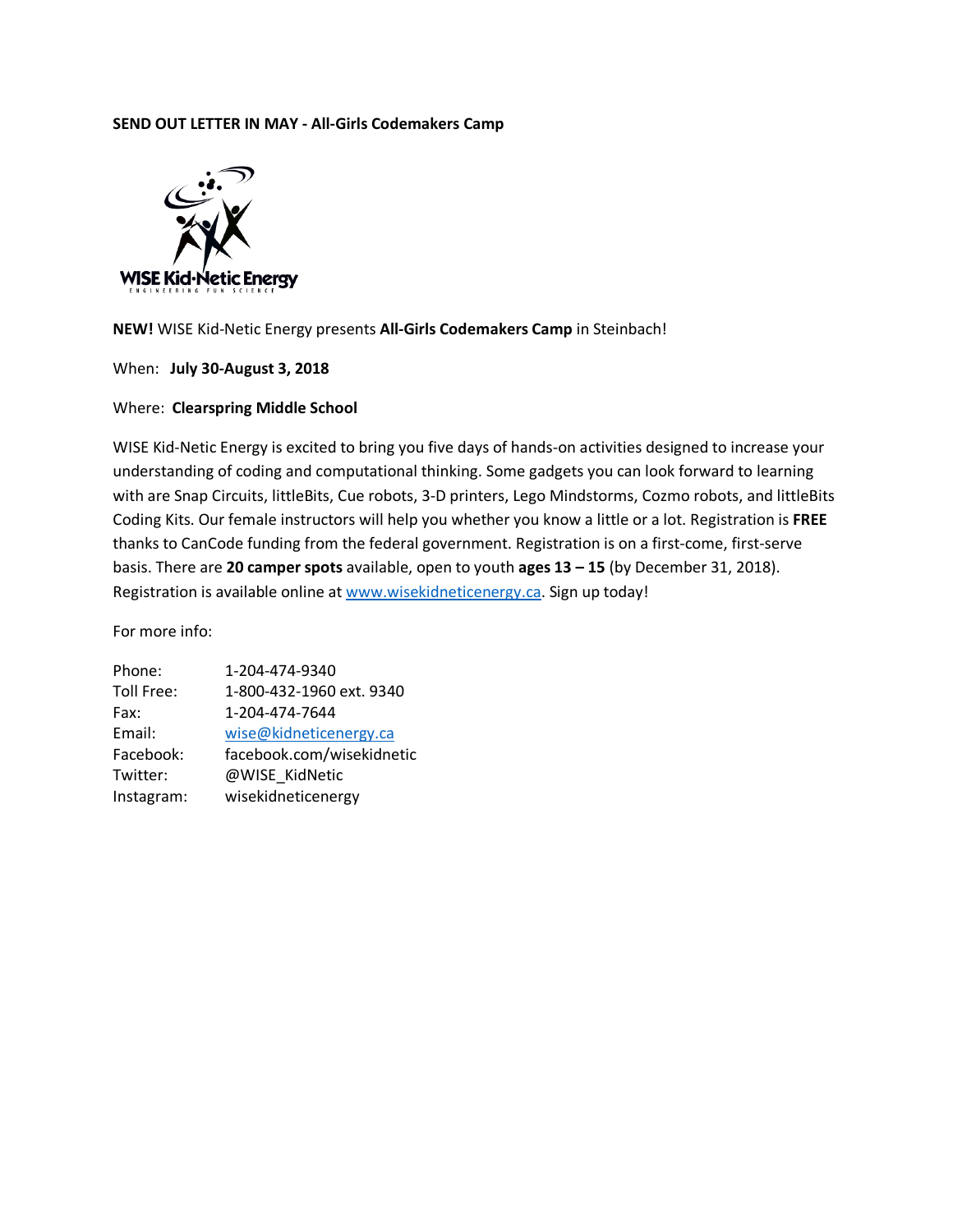# **SEND OUT LETTER IN JUNE - Science & Engineering Camp**



WISE Kid-Netic Energy Science & Engineering day camp is coming to Steinbach again this summer!

When: **July 30-August 3, 2018**

#### Where: **Clearspring Middle School**

WISE Kid-Netic Energy will be in Steinbach soon! Spots are filling, so this may be your last chance to register for this science and engineering day camp. Every day campers will explore a new and exciting field of science or engineering. This year's theme days include Sport Science, Food & Nutrition, Extreme Engineering, Zoology & Ecology, and Paleontology. Come and join the fun!

There are a total of 3**0 camper spots** available for the week, open to youth **ages 9 – 12** (by December 31, 2018). Registration is **\$100** for the one-week camp. Special thanks to Hanover School Division for their continued support. Registration is available online at www.wisekidneticenergy.ca.

| Phone:     | 1-204-474-9340            |
|------------|---------------------------|
| Toll Free: | 1-800-432-1960 ext. 9340  |
| Fax:       | 1-204-474-7644            |
| Email:     | wise@kidneticenergy.ca    |
| Facebook:  | facebook.com/wisekidnetic |
| Twitter:   | @WISE KidNetic            |
| Instagram: | wisekidneticenergy        |